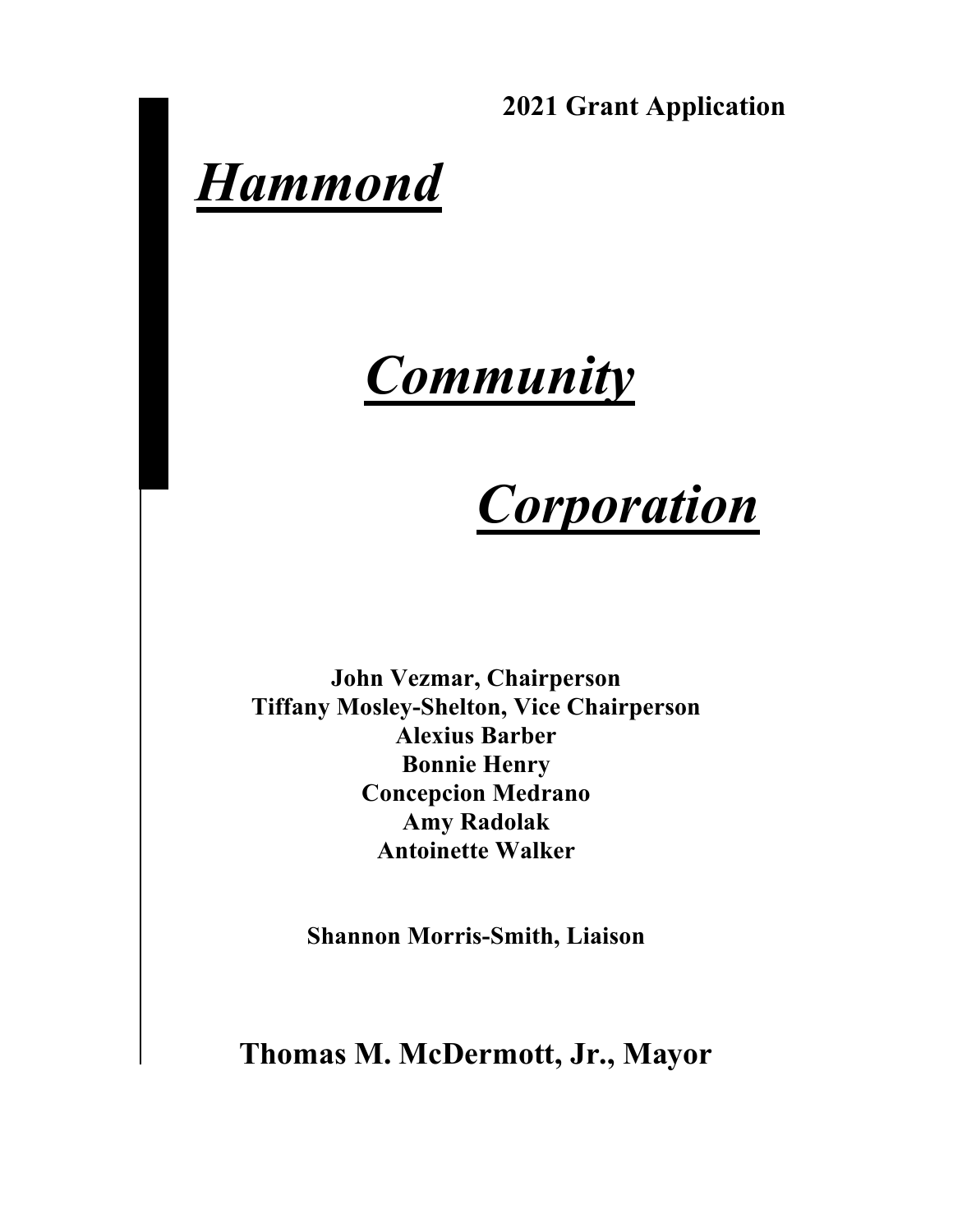### **Investing in Hammond's Future**

The City of Hammond for the social betterment of the community formed the Hammond Community Corporation in 1997. The organization is designed to grant financial assistance to Hammond not-for-profit organizations to enrich the quality of life in our community. The Hammond Community Corporation was originally funded by money donated from the Empress Casino, Hammond. These funds have been deposited as an endowment with the Legacy Foundation, allowing the Hammond Community Corporation to use only the revenue gained on our investment. A seven-member board appointed by the Mayor of Hammond and the President of the Hammond City Council governs the Hammond Community Corporation.

#### *Hammond Community Corporation Grant Guidelines*

- HCC grants are limited to organizations serving Hammond residents only.
- Applicants must have tax exempt status as defined by the Internal Revenue Service.
- Only applicants which do not discriminate on any basis, including race, creed or color will be accepted.

#### *Grant Categories*

| Arts & Humanities:       | is funded to support visual, performing, and literary art.                |
|--------------------------|---------------------------------------------------------------------------|
| <b>Civic Betterment:</b> | focuses on public activities that improve the quality of life in Hammond. |
| <b>Education:</b>        | is designed to bring quality learning to both youth $\&$ adults.          |
| Health & Welfare:        | employs efforts contributing to the wellness of Hammond.                  |

#### *Grant Information Required (Please submit in the order in which appears below)*

- 1. Hammond Community Corporation application cover page (attachment A)
- 2. Hammond Community Corporation application budget page (attachment B)
- 3. Hammond Community Corporation membership page (attachment C)
- 4. Copy of Internal Revenue Service Tax exempt status form for organization
- 5. Please submit **one original copy** and **seven additional copies** of the application and attachments. **Applications without the required number of copies will not be accepted.**
- 6. After initial review of application, additional information may be requested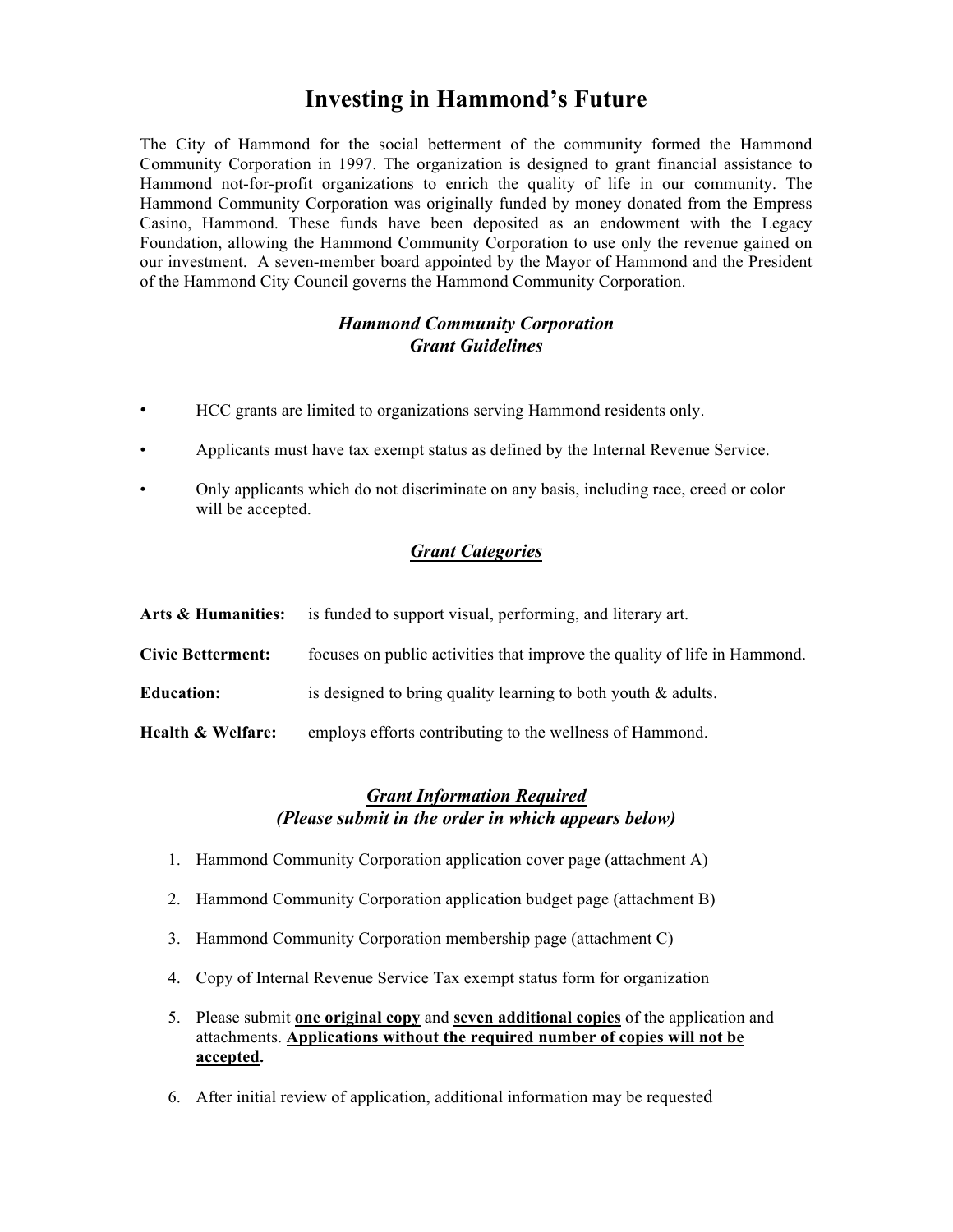7. If you are an employee, a parent or booster organization of the School City of Hammond and your program or projects affect school children or school property, you *must* have the approval of the principal, grant committee, and the school board. Grants without proper approval will not be considered. If you have any questions; Dr. Cassandra Shipp, School City of Hammond, at 933-2400, ext. 1068.

**Note: Applications must be limited to three pages** 

**The maximum award for a program or project is \$1500.00.** 

**Applications will be accepted Tuesday, October 18, 2021 through Friday, December 17, 2021 by 4:30 p.m. Applications postmarked after December 17, 2021 will be returned.** 

### *All HCC grant awardees will be required to submit a progress report and proof of expenditures within 60 days of check issuance. All award funds must go toward new purchases made after award notification only.*

**Applications Can Be Mailed or Hand Delivered to:**

### **Hammond Community Corporation Attn: Shannon Morris-Smith, Liaison 5925 Calumet Avenue – Room G-17 Hammond, Indiana 46320**

#### **NO FAX COPIES OR EMAILS OF THE APPLICATION WILL BE ACCEPTED**

Applications are available at www.gohammond.com, the Department of City Planning-Room G-17, the Office of the Mayor, City Council Chambers, School City of Hammond, and the Hammond Public Library.

> **For additional information, please contact Shannon Morris-Smith at (219) 933-4200**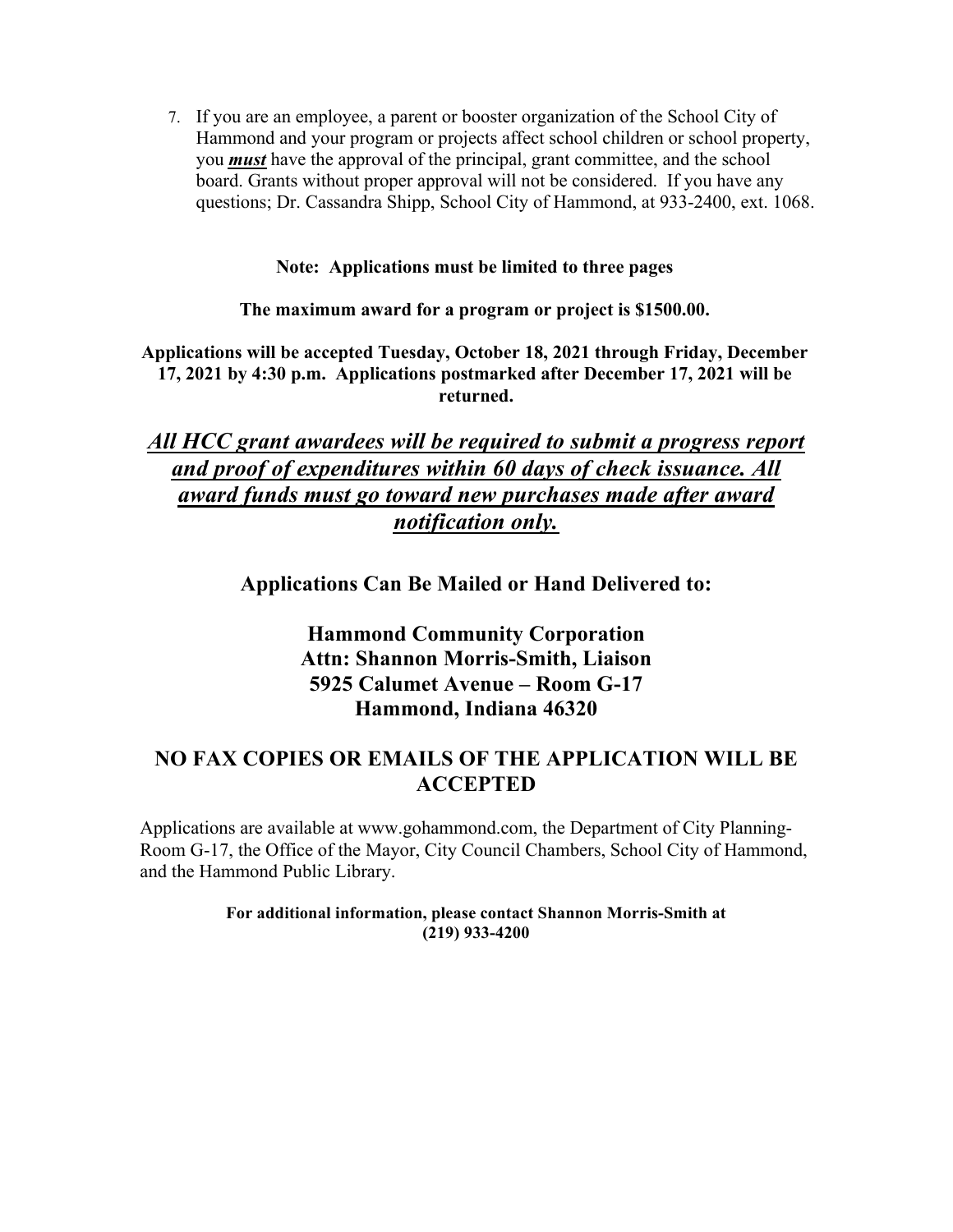## **Hammond Community Corporation 2021 Grant Application Cover Sheet**  $(Attachment A)$ Date: Organization: Phone: Fax: Phone:  $\overline{\phantom{a}}$  Fax:  $\overline{\phantom{a}}$ Email: The contract of the contract of the contract of the contract of the contract of the contract of the contract of the contract of the contract of the contract of the contract of the contract of the contract of the con **Application Category** Project Title Project Abstract: Fund Request: For Office Use Only: Grant # All applicants must have Your tax exempt status under section **Year(s) of Award**  $501(c)(3)$  document on file with HCC

**Amount of Grant Date Approved/Denied**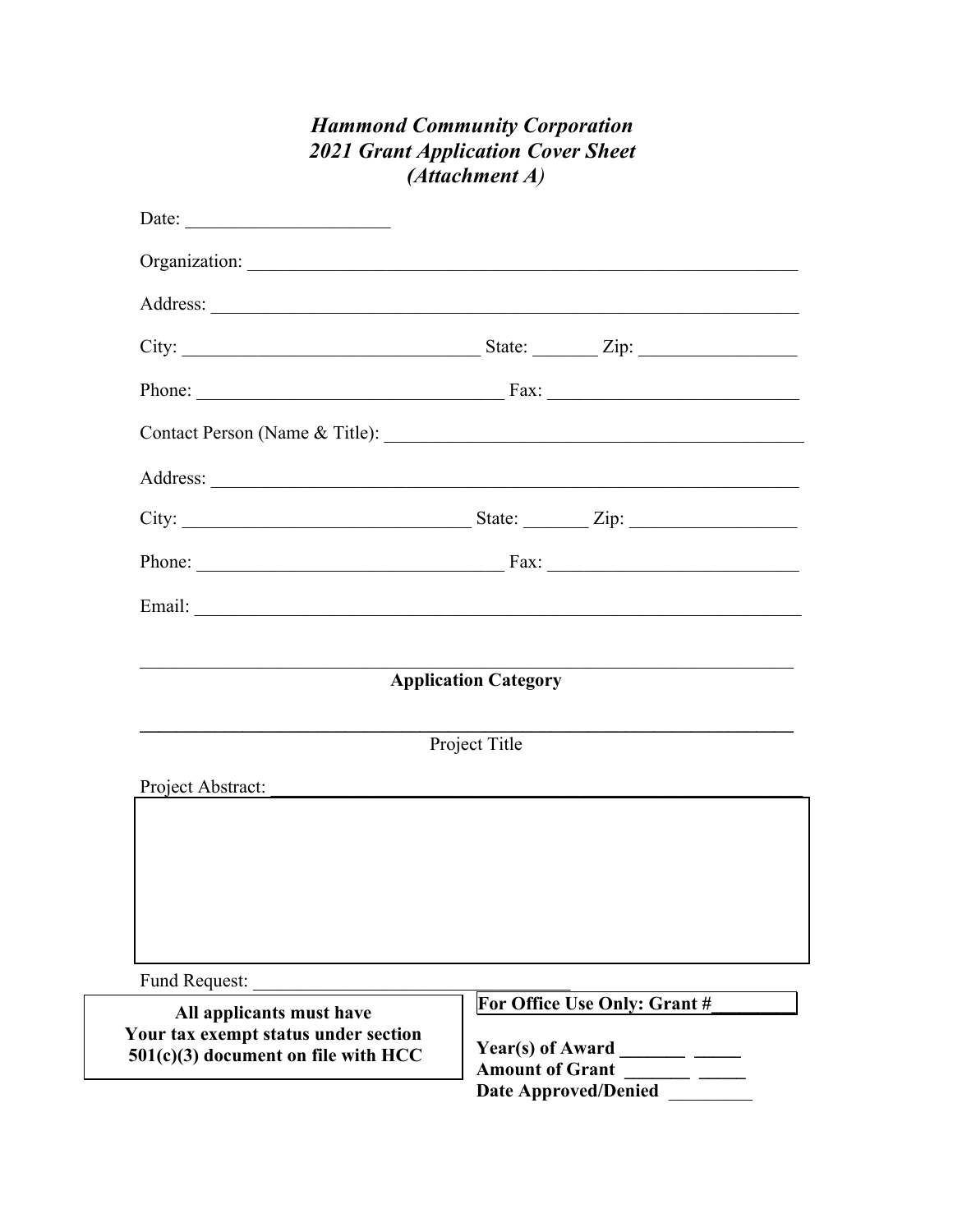#### *Hammond Community Corporation Project Budget (Attachment B)*

Organization: \_\_\_\_\_\_\_\_\_\_\_\_\_\_\_\_\_\_\_\_\_\_\_\_\_\_\_\_\_\_\_\_\_\_\_\_\_\_\_\_\_\_\_\_\_\_\_\_\_\_\_\_\_\_\_\_\_\_\_\_

Fund Request: \_\_\_\_\_\_\_\_\_\_\_\_\_\_\_\_\_\_\_\_\_\_\_\_\_\_\_\_\_\_\_\_\_\_\_\_\_\_\_\_\_\_\_\_\_\_\_\_\_\_\_\_\_\_\_\_\_\_\_

Total Project Cost: \_\_\_\_\_\_\_\_\_\_\_\_\_\_\_\_\_\_\_\_\_\_\_\_\_\_\_\_\_\_\_\_\_\_\_\_\_\_\_\_\_\_\_\_\_\_\_\_\_\_\_\_\_\_\_\_

Current Funding Sources:

Total Hammond Individuals Served Grant: \_\_\_\_\_\_\_\_\_\_\_\_\_\_\_\_\_\_\_\_\_\_\_\_\_\_\_\_\_\_\_\_\_\_\_\_\_

Please use the space below to provide a detailed breakdown of all expenses needed to fund your application to the Hammond Community Corporation.